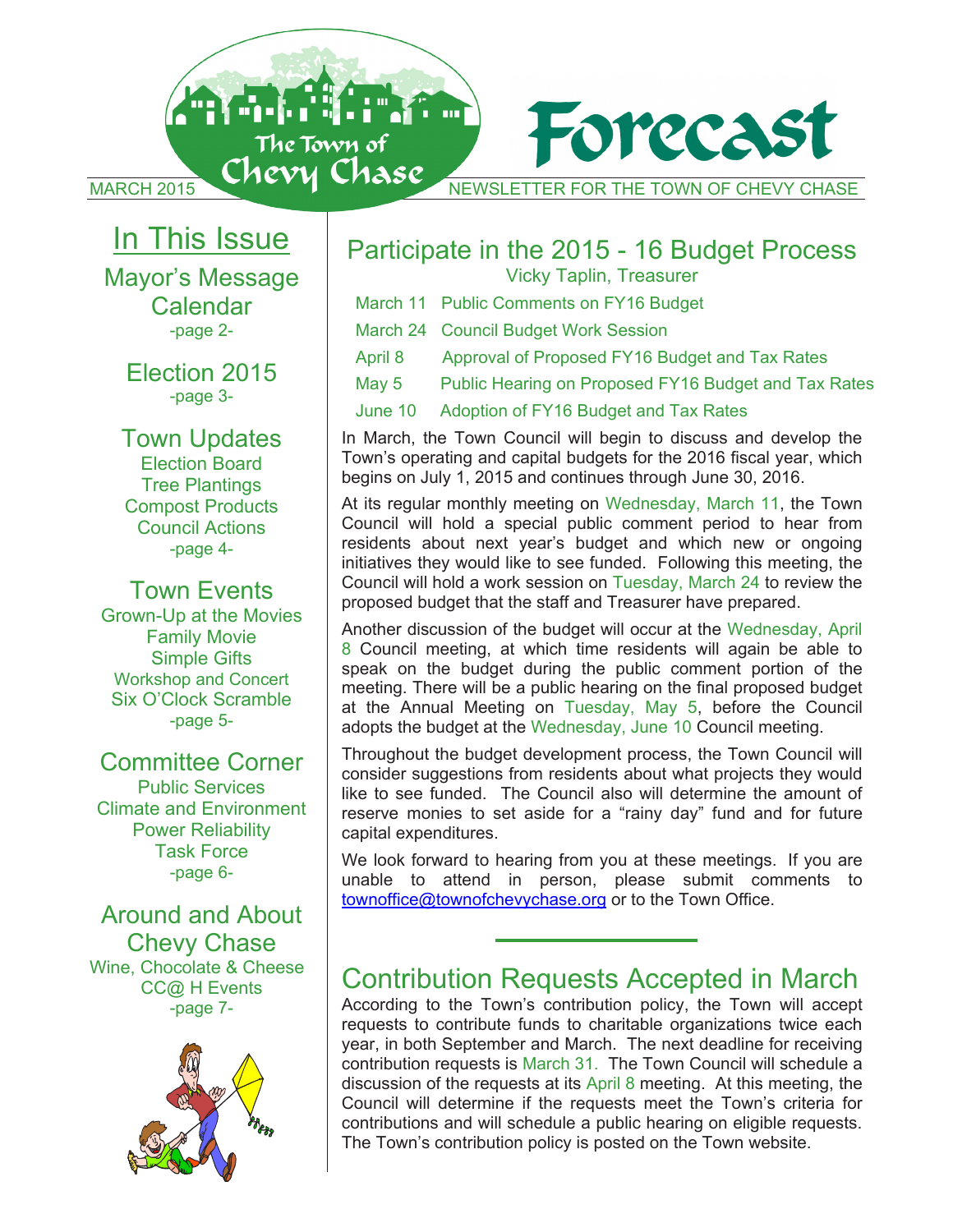# A Message from Mayor Kathy Strom A Message from Mayor Kathy Strom

After a cold and snowy February, as March arrives, I want to wish you a Happy Spring! I also want After a cold and snowy February, as March arrives, I want to wish you a Happy Spring! I also want to take this opportunity to provide updates on two important Town issues. to take this opportunity to provide updates on two important Town issues.

First, at the February meeting, the Town Council approved \$116,000 for continued assistance in First, at the February meeting, the Town Council approved \$116,000 for continued assistance in responding to the Purple Line project. Critical decisions about the proposed light rail project will be responding to the Purple Line project. Critical decisions about the proposed light rail project will be made over the next several months, and this additional funding will allow us to sustain our efforts made over the next several months, and this additional funding will allow us to sustain our efforts through the end of the fiscal year, or June 30. Until then, the Council will continually monitor the through the end of the fiscal year, or June 30. Until then, the Council will continually monitor the status of the project and determine how to proceed with future efforts and funding, if necessary. It is important to note that the recent funding has been authorized by the Council, but that the Town is important to note that the recent funding has been authorized by the Council, but that the Town can change course if circumstances change. can change course if circumstances change.

On another matter, the Town Council has received questions from a number of residents regarding On another matter, the Town Council has received questions from a number of residents regarding the Town Council's recent decision to place additional tree species on the Town's "undesirable tree the Town Council's recent decision to place additional tree species on the Town's "undesirable tree list." Specifically, Crabapple, Crepe Myrtle, Dogwood, Flowering Cherry, Eastern Redbud and list." Specifically, Crabapple, Crepe Myrtle, Dogwood, Flowering Cherry, Eastern Redbud and Japanese Maple trees were added to the list. Residents wishing to remove one of these trees Japanese Maple trees were added to the list. Residents wishing to remove one of these trees must still apply for a tree removal permit; however, they will automatically be approved for removal must still apply for a tree removal permit; however, they will automatically be approved for removal upon confirmation of tree species. The addition of these trees on the undesirable tree list was not upon confirmation of tree species. The addition of these trees on the undesirable tree list was not based on the quality of these trees, but on the fact that their mature sizes are typically under 35 based on the quality of these trees, but on the fact that their mature sizes are typically under 35 feet. These trees do, in fact, make lovely additions to our neighborhood, and we value the many feet. These trees do, in fact, make lovely additions to our neighborhood, and we value the many benefits they provide. The Town will continue to plant these trees along our streetscapes, and we benefits they provide. The Town will continue to plant these trees along our streetscapes, and we encourage you to plant them as well. encourage you to plant them as well.

# S March Calendar S

Tuesday, March 3 - Land Use Committee, 7 p.m. Tuesday, March 3 - Land Use Committee, 7 p.m. Thursday, March 5 - Community Relations Committee, 7 p.m. Thursday, March 5 - Community Relations Committee, 7 p.m. Friday, March 6 - Grown-Ups at the Movies, 7:30 p.m. Friday, March 6 - Grown-Ups at the Movies, 7:30 p.m. Sunday, March 8 - Ukulele Workshop, 3 p.m. Sunday, March 8 - Ukulele Workshop, 3 p.m. Sunday, March 8 - Concert, 4 p.m. Sunday, March 8 - Concert, 4 p.m. Tuesday, March 10 - Climate and Environment Committee, 7 p.m. Tuesday, March 10 - Climate and Environment Committee, 7 p.m. Wednesday, March 11 - Council Meeting, 7 p.m. Wednesday, March 11 - Council Meeting, 7 p.m. Thursday, March 12 - Public Services Committee, 7 p.m. Thursday, March 12 - Public Services Committee, 7 p.m. Friday, March 13 - Movie Night for Families, 6 p.m. Friday, March 13 - Movie Night for Families, 6 p.m. Saturday, March 14 - Pesticide-Free Gardening, 3 p.m. Saturday, March 14 - Pesticide-Free Gardening, 3 p.m. Monday, March 16 - Long Range Planning Committee, 7 p.m. Monday, March 16 - Long Range Planning Committee, 7 p.m. Sunday, March 22 - Six O'Clock Scramble, 3 p.m. Sunday, March 22 - Six O'Clock Scramble, 3 p.m. Tuesday, March 24 - Council Budget Work Session, 7 p.m. Tuesday, March 24 - Council Budget Work Session, 7 p.m. Thursday, March 26 - Land Use Committee, 7 p.m. Thursday, March 26 - Land Use Committee, 7 p.m.

The FORECAST is published monthly by the Town of Chevy Chase, 4301 Willow Lane, Chevy The FORECAST is published monthly by the Town of Chevy Chase, 4301 Willow Lane, Chevy Chase, MD 20815; telephone, 301-654-7144; email, townoffice@townofchevychase.org; fax, 301-718-9631. Kathy Strom, Editor. 301-718-9631. Kathy Strom, Editor.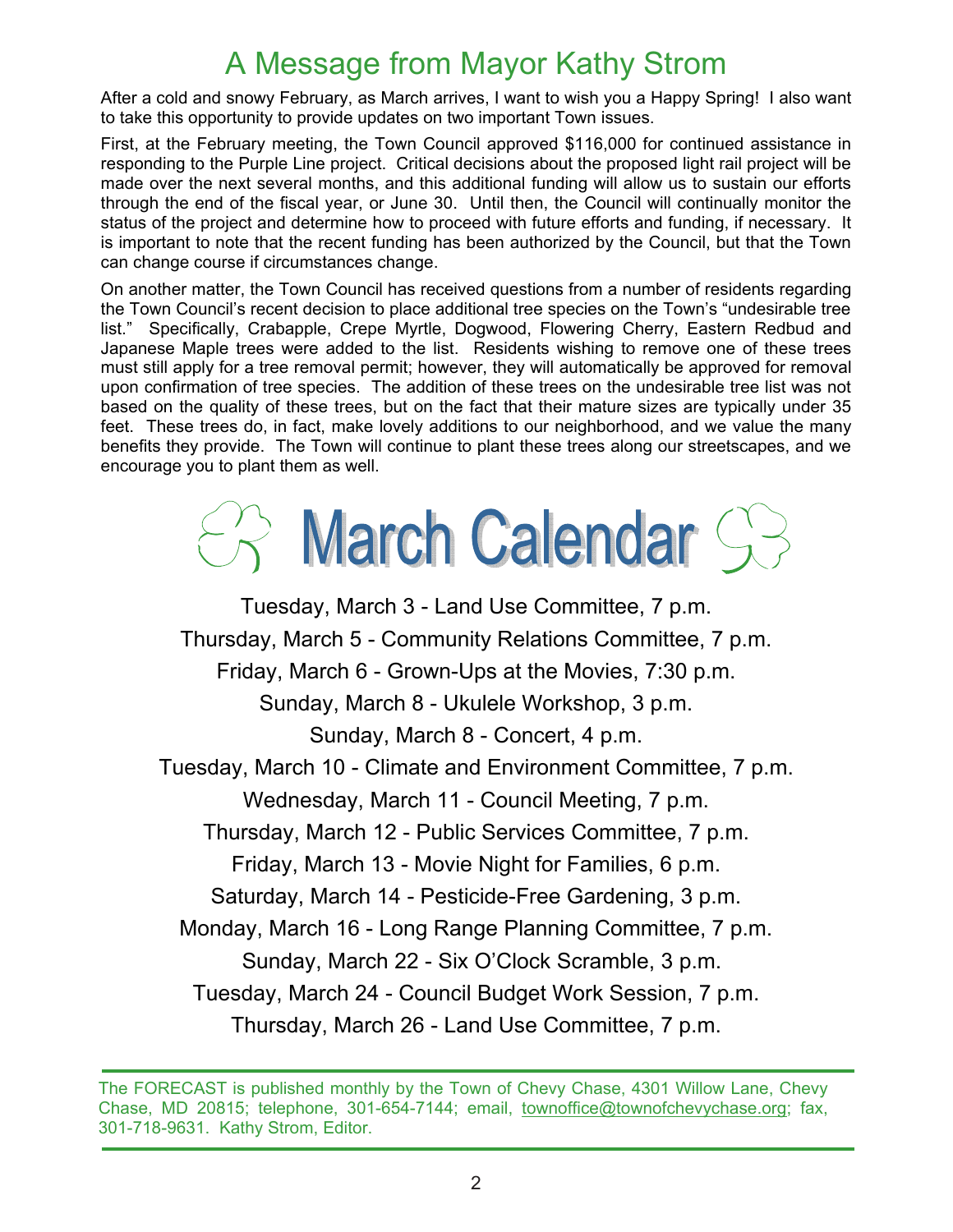# COUNCIL ELECTION 2015

#### TOWN ELECTIONS

Town Elections are governed by the provisions in Chapter 8 of the Town of Chevy Chase Municipal Code and election procedures adopted by the Town Council.

Town residents will select two candidates in the 2015 election, each to serve on the Council for a two year term. The terms of Pat Burda and John Bickerman will expire in May.

#### NOMINATIONS ELIGIBILITY

To be eligible for nomination, a resident must have resided in the Town for at least one year immediately preceding the election and be a registered voter in the State of Maryland, Town of Chevy Chase.

#### NOMINATING PROCEDURES

To be a candidate for election, a resident must complete the Town's official nominating petition. The Town requires that a resident requesting a petition must sign the official log of residents seeking office. Nominating petitions are available in the Town Office. The nominating petitions are considered public documents and subject to public inspection.

Completed nominating petitions must be delivered to the Town Office before 5 p.m. on Tuesday, April 14, the third Tuesday preceding the election, in order for the candidate's name to appear on the printed ballot.

The Election Board may make additional nominations and must do so if an insufficient number of candidates have been nominated by petition to ensure that at least one candidate is nominated for each opening on the Town Council.

#### FINANCIAL DISCLOSURE

A candidate for office is required to submit a financial disclosure statement at the time the candidate submits the official nominating petition. The financial disclosure statement is available for review at the Town Office.

#### CANDIDATES FORUM or MEET AND GREET

If the election is contested, the candidates will be invited to participate in a moderated forum and dialogue with the community on Thursday, April 23 at 7 p.m. in the Town Hall. The Election Board will accept questions in advance from Town residents. If the election is uncontested, the candidates will be invited to participate in a meet and greet event.

#### WRITE-IN CANDIDATES

There will be appropriate blanks on the printed ballot for the purpose of adding write-in candidates at the time of the election.

#### NOTICE OF NOMINATIONS

The name, a short biographical sketch and short statement (not to exceed 400 words) of the candidates will be mailed to all residents two weeks preceding the election.

#### VOTING ELIGIBILITY

A resident must be a citizen of the United States, at least eighteen years of age, have resided within the corporate limits of the Town for thirty days preceding the Town election and be a registered, qualified voter of the State of Maryland, Town of Chevy Chase to be eligible to vote.

#### POLL LOCATION AND HOURS

The poll will be located in the Town Hall, 4301 Willow Lane. The poll will be open from 8 a.m. to 8 p.m. on Election Day, Tuesday, May 5, 2015.

#### ABSENTEE BALLOTS

Absentee ballots will be available in the Town Office on Tuesday, April 21 at 12 p.m. Any qualified voter may vote by absentee ballot. absentee ballot must apply individually in writing (by mail, fax, email or in person) to the Town Office. The requests are considered public documents and subject to public inspection.

Once an absentee ballot request has been received, the Town will mail or hand deliver a ballot and return envelope to the requestor in a sealed envelope. The absentee ballot must be returned in the printed envelope provided by the Town. To be counted, any absentee ballot must be received by the Town Office by 8 p.m. on Election Day, Tuesday, May 5, 2015.

## ELECTION BOARD

Residents with questions on any aspect of the election are encouraged to contact a member of the Election Board:

Steve Lawton, Chair, 301-654-5904 Anthula Gross, 301-652-3017 Gloria Tristani, 301-215-4005

The Town has contracted with the League of Women Voters to work with the Town's Election Board to administer and monitor the election.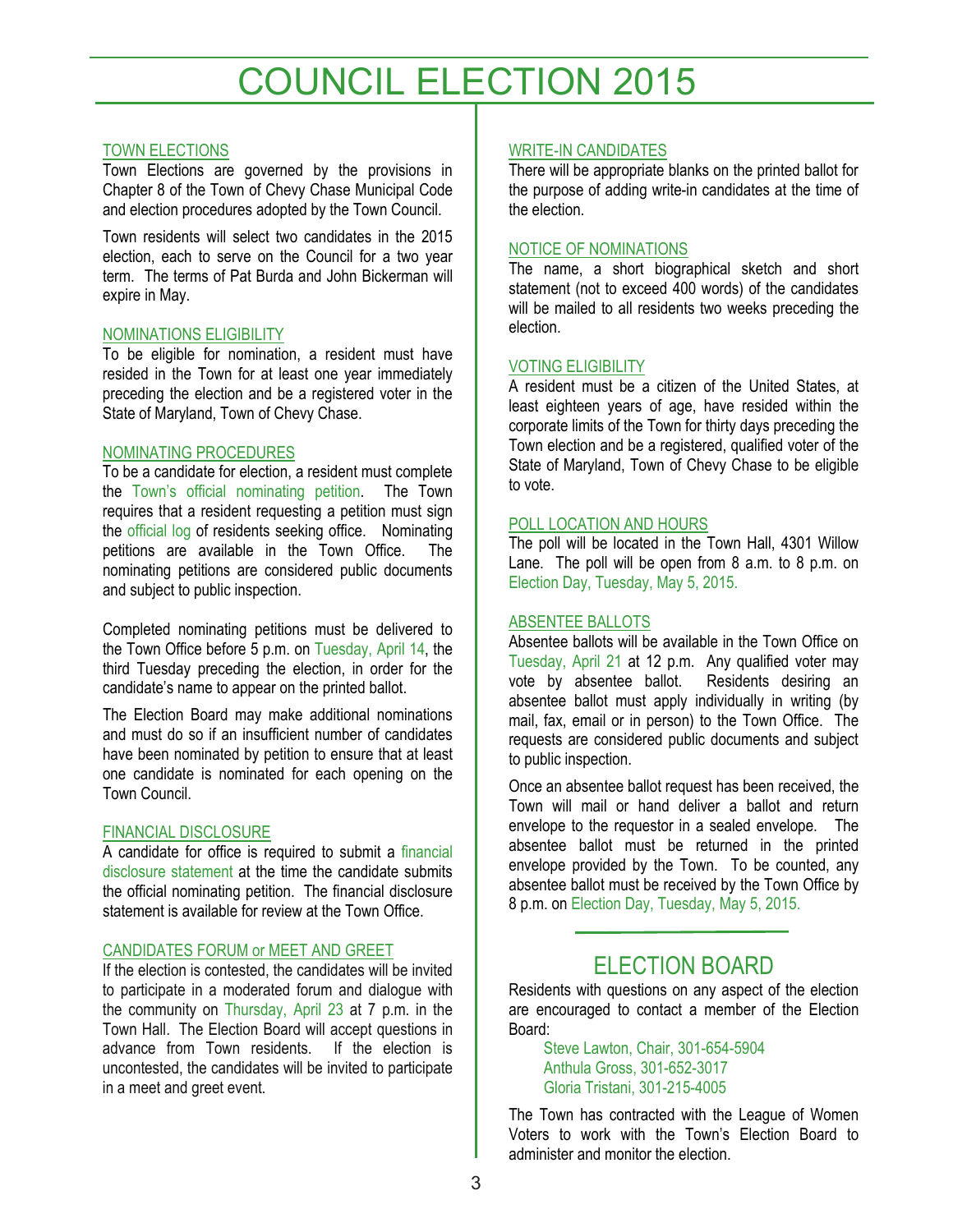

#### Election Board 2015

Mayor Kathy Strom appointed Steve Lawton to Chair the Election Board for the 2015 election. He will serve with fellow Board members Anthula Gross and Gloria Tristani.

#### Native Canopy & Street Tree Plantings

The Town is finalizing the tree planting list for April. If you have a spot in your yard suitable for a canopy tree, you might want to take advantage of the Native Canopy Tree Planting program. Under this program, the Town will purchase and install a canopy tree on your property at no cost to you. Residents are responsible for the long-term care of the tree once installed.

You may also request to have a tree planted along the street in front of your home. The Town prefers to plant canopy trees when possible. Once the trees are planted, the Town will care for the trees for the first year by ensuring that they are watered.

If you would like to request a tree, please contact the Town Office by calling 301-654-7144 or emailing townoffice@townofchevychase.org. You may also request a tree through the Town website at www.townofchevychase.org.

#### Public Tree Edging and Mulching

Throughout the month of March, the Town's contractor will edge and mulch all street and park trees that are 10" or less in diameter.

#### Free Compost Products for Household Organic Waste Collection Participants

As a reminder, Town residents who participate in the organic waste collection program are eligible to receive two free compost soil products each Fiscal Year (July 1 - June 30). The compost products available through this program include compost soil, potting soil, worm castings and garden mix. Participants may order their two free bags of compost by filling out the online form on the Town's website (http://www.townofchevychase.org/) or by contacting the Town Office at 301-654-7144. Additional bags may be purchased by contacting the Compost Crew at 301-202-4450 or by visiting their website at http://www.compostcrew.com/shop.

#### Dos and Don'ts

Once again, the Town Office has received calls from residents asking us to remind dog owners not to let their dogs defecate on private property other than their own. Please use the dogi-pots that are placed in various locations throughout the Town.



## Summary of Council Actions at the February 11 Council Meeting

#### Continued Assistance in Responding to the Purple Line Project

The Council approved a supplemental appropriation of \$116,000 to continue assistance in responding to the proposed Purple Line project.

#### Tot Lot at the Lawton Center Playground

The Council approved an additional \$6,000 for the purchase of equipment designed for 2-5 year olds to be installed at the newly designed "tot lot" at the Lawton Center playground.

#### Council Approves the Land Conservation Program Rebate

The Council approved the Land Conservation Program Rebate proposal and appropriated \$31,500 for the initiative.

*A complete summary of the Council's actions are posted on the Town website. Detailed minutes are posted once they are approved by the Town Council at the next regular Council meeting.*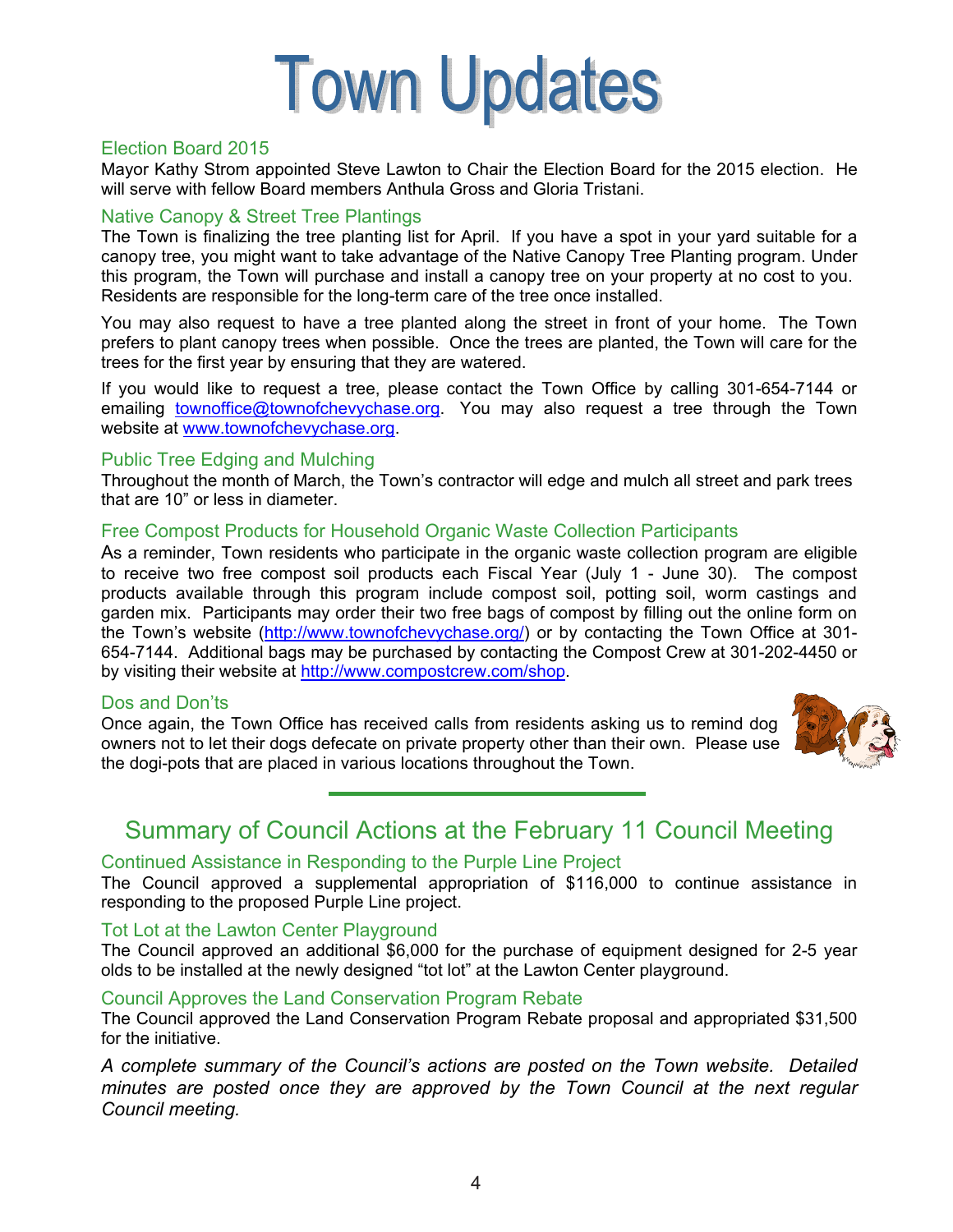

## Grown-Ups at the Movies Friday, March 6, 7:30 p.m., Town Hall

 *Enron: The Smartest Guys in the Room* is the featured film for Grown-Ups at the Movies. This 2006 Oscar-winning documentary chronicles the rise and spectacular fall of one of America's largest corporations. Enjoy wine and cheese with the film. Town Hall doors open at 7:30 p.m. Space is limited, so please RSVP to townoffice@townofchevychase.org or 301-654-7144.

# Movie Night for Families

## Friday, March 13, 6 p.m., Town Hall

Planes is an action-packed animated comedy adventure featuring Dusty, a plane with dreams of competing as a high-flying air racer. Join us on Friday, March 13 at 6 p.m. in the Town Hall to root for Dusty. Please arrive right at 6 p.m. to get a slice of pizza and a bag of popcorn before the movie starts. Space is limited. Parents must accompany their children. Please RSVP to townoffice@townofchevychase.org or 301-654-7144.

## Simple Gifts - Traditional Folk Tunes Sunday, March 8, Town Hall

Linda Littleton and Karen Hirshon will be the guest performers at the Town's Sunday Concert Series. Two women plus twelve instruments equals one good time when Simple Gifts takes the stage. Combining tradition with innovation, Simple Gifts creates some of the finest arrangements in folk music today. In addition to their concert at 4 p.m., Linda and Karen will conduct a ukulele workshop at 3 p.m. for residents 8 and up and adults. If you would like to attend the workshop or concert or both, just RSVP by March 5 to townoffice@townofchevychase.org or 301-654-7144.

#### Ukulele Workshop - Sunday, March 8, 3 p.m., Town Hall

Linda and Karen teach residents how to play the ukulele. Simple Gifts provides the ukulele. Residents will learn two to three chords and the basics of strumming and fingerpicking and will be ready to perform as the opening act for the concert that follows the workshop.

#### Concert - Sunday, March 8, 4 p.m., Town Hall

Linda and Karen will be performing original compositions written in a traditional style, switching with ease among fiddle, mandolin, banjo, guitar, guitjo, recorders, bowed psaltery, hammered dulcimer, baritone fiddle, guitar, and percussion.

# Six O'Clock Scramble

### Sunday, March 22, 3 p.m., Town Hall

Aviva Goldfarb of the Six O'Clock Scramble will demonstrate recipes for preparing healthy and quick no-cook dinners for busy families. In addition to her food blog and published cookbooks, Aviva, Founder and CEO of the Six O'Clock Scramble, has been featured on the Today Show in the Washington Post and other far-reaching venues. In her presentation at the Town Hall on Sunday, March 22 at 3 p.m., Aviva will share strategies for making family dinners happen more often and with a lot less time, money and stress. To further tantalize you, tasting samples will be offered during the demonstration and copies of her cookbooks will be available for purchase. We promise that you'll return home with creative new ideas about tackling everyday dinner challenges.

Please RSVP by Wednesday, March 18 to townoffice@townofchevychase.org or 301-654-7144.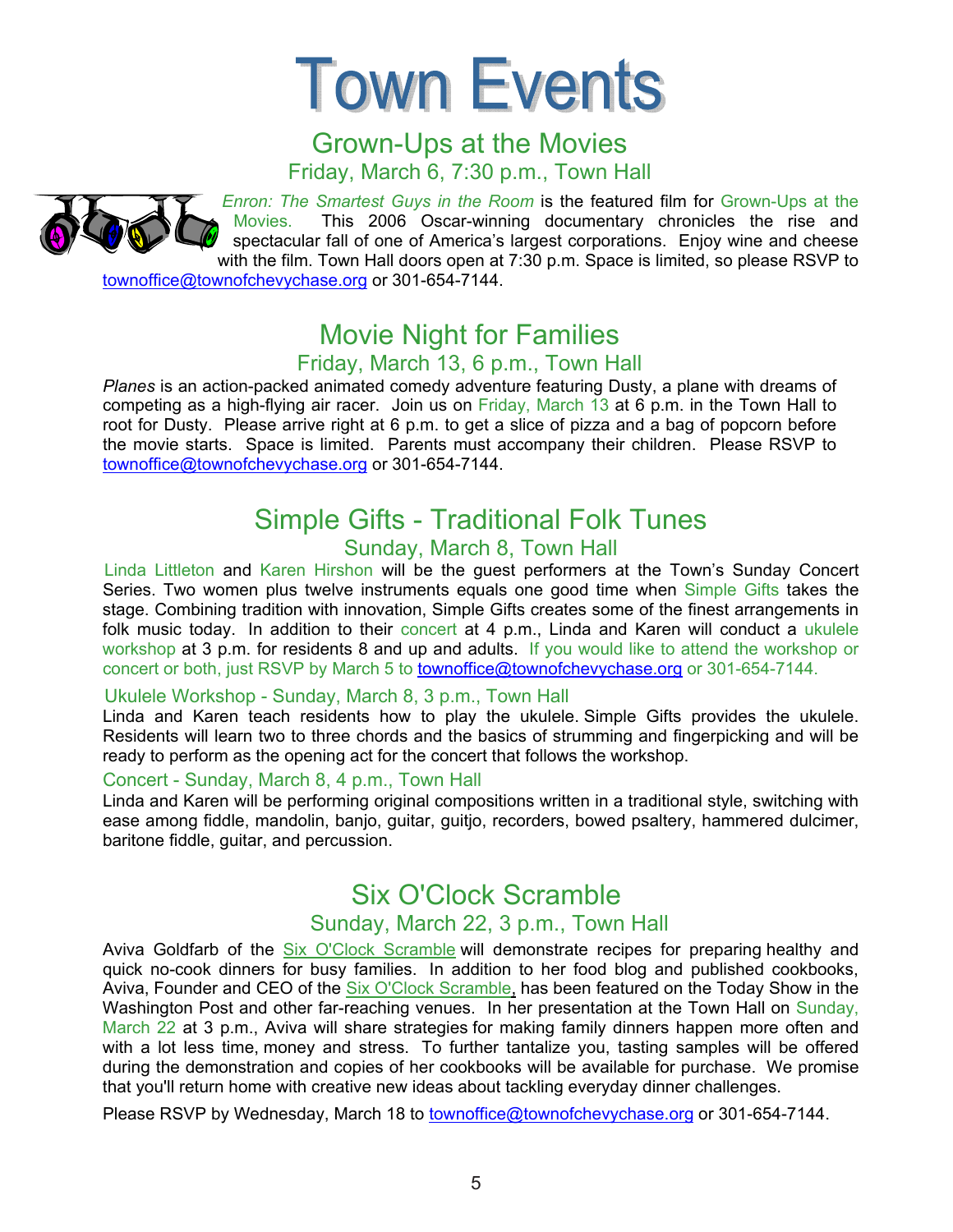# **Committee Corner**

## Public Services Committee

## Useful Information about Rat Control

If you suspect that there are rats on your or your neighbor's property, we recommend that you first visit the Montgomery County Department of Health and Human Services website (link provided) http://www.montgomerycountymd.gov/hhs-program/PHS/LandR/LandREnviroHealthVectorControl.html, which provides useful information about effective means of rat control. If you determine that you indeed have a problem, you can call also contact the Montgomery County Department of Health to schedule a no cost appointment with an inspector. The inspector will check your property to look for evidence of rat activity and recommend a course of action to address the problem. If you prefer, the Town staff can coordinate a visit with the inspector. Residents can take steps to reduce the chance of unwanted rodents by securing trash cans, inspecting wood and compost piles, eliminating pet waste and other food sources.

Please contact the Town staff at 301-654-7144 if you would like a hard copy of the information posted on the County website.

# Climate and Environment Committee

## Neighbors See the Light at the Town LED Forum

On January 31, about 50 Town residents braved the cold to come to the Town Hall and be educated about the energy and money saving potential of LED light technology. Fortified with hot cider, cookies, and fruit, and a wide array of LED light bulbs and fixtures displayed on showroom tables, they learned about the energy and money-saving potential of LED light technology. This light conversion can be facilitated by in-home installations and a lighting audit.

For more information, go to the program summary on the Climate and Environment Committee's page on the Town website: http://www.townofchevychase.org/180/Climate-Environment.

# Power Reliability Task Force

## Report on Ways to Enhance Reliability in the Town

Last February, the Town Council approved formation of a Town Power Reliability Task Force to explore options to address ways to reduce power outages in Town.

The Task Force consisted of residents with expertise related to this topic, with Council Member Vicky Taplin serving as liaison. The Task Force examined what steps Pepco has or is planning to take to enhance reliability in the Town. It also looked at expanding the use of rooftop solar, other forms of distributed generation, and undergrounding power lines. The Task Force completed its report, which it presented to the Town Council in February, and found that this year Pepco will be making significant upgrades to the feeder line that services over 70 percent of the homes in our town. The report concluded that none of the other options offered cost-effective solutions at this time, while recognizing that technologies are changing rapidly and new developments should be monitored.

The full report is available for review on the Town website www.townofchevychase.org.

Mark Your Calendar

Spring Trash and Treasures, Friday and Saturday, April 18 and 19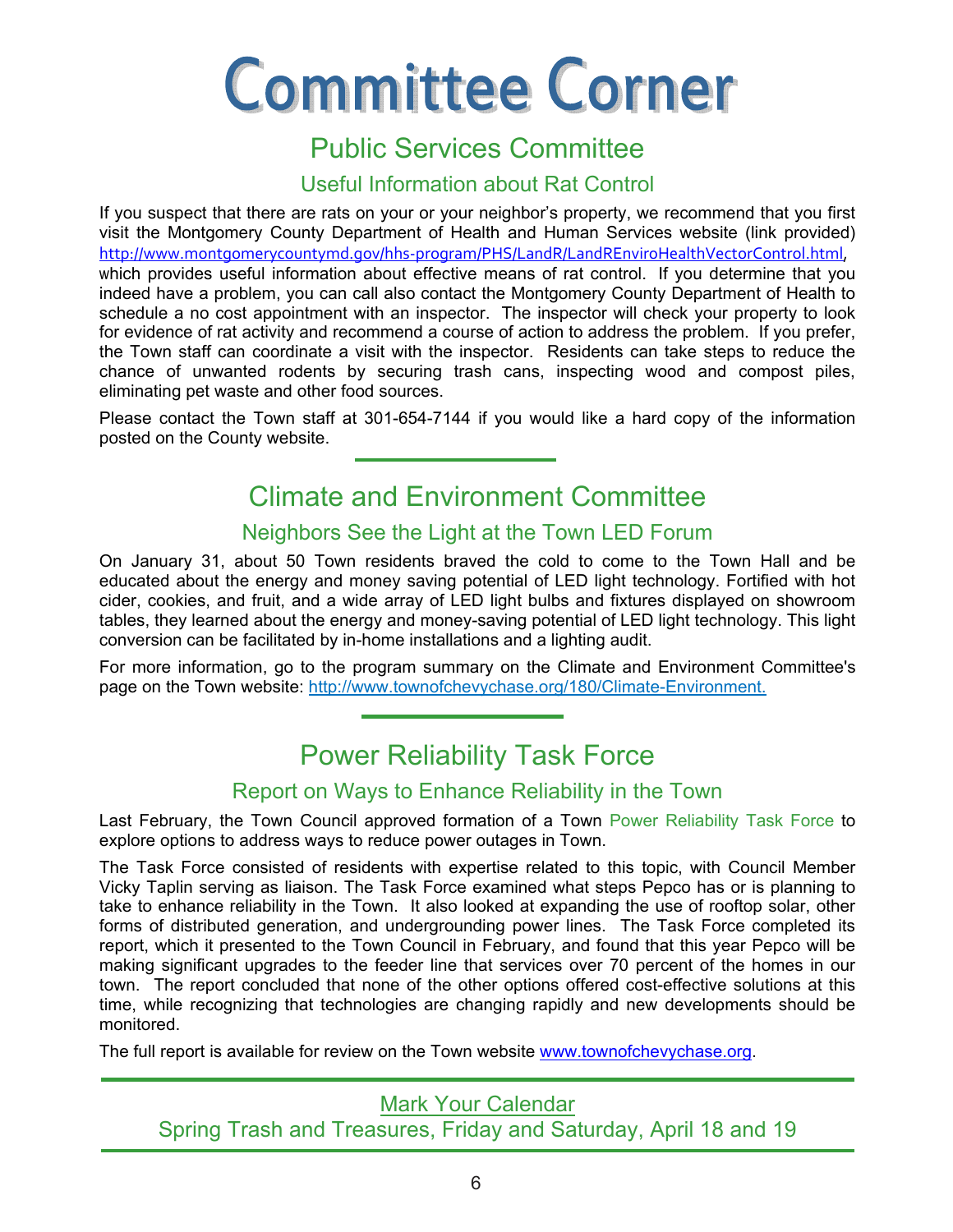# **Around and About Chevy Chase**

## "Wine, Chocolate, and Cheese" "Wine, Chocolate, and Cheese"

The Bethesda-Chevy Chase High School Educational Foundation invites you to the annual "Wine, The Bethesda-Chevy Chase High School Educational Foundation invites you to the annual "Wine, Chocolate, and Cheese" community event Thursday, March 12 from 7 to 9 p.m., at the Woman's Chocolate, and Cheese" community event Thursday, March 12 from 7 to 9 p.m., at the Woman's Club of Chevy Chase, 7931 Connecticut Avenue. Hear directly from students how Foundation-Club of Chevy Chase, 7931 Connecticut Avenue. Hear directly from students how Foundationfunded programs make a difference in their lives. Enjoy an evening with friends and neighbors. funded programs make a difference in their lives. Enjoy an evening with friends and neighbors. Heavy hors d'oeuvres will be served. Purchase your ticket and/or make a donation today at Heavy hors d'oeuvres will be served. Purchase your ticket and/or make a donation today at www.bccedfoundation.org. www.bccedfoundation.org.

# CC@ H March Events from Bagpipes to Portraiture CC@ H March Events from Bagpipes to Portraiture

Our annual St. Patrick's Day Party is always a highlight of March, and this year we'll celebrate with Our annual St. Patrick's Day Party is always a highlight of March, and this year we'll celebrate with the music of award-winning Great Highland Piper Andrew Donlon. Andrew will present a recital of the music of award-winning Great Highland Piper Andrew Donlon. Andrew will present a recital of music from the Irish and Scottish traditions, along with some modern pieces for pipes, and will talk music from the Irish and Scottish traditions, along with some modern pieces for pipes, and will talk about the history and music of the Great Highland Bagpipes. There will also be delicious Irish about the history and music of the Great Highland Bagpipes. There will also be delicious Irish treats to nibble on while you enjoy the program, so please join us for this entertaining and treats to nibble on while you enjoy the program, so please join us for this entertaining and informative afternoon at the Chevy Chase Village Hall on Tuesday, March 17 from 2 to 4 p.m. informative afternoon at the Chevy Chase Village Hall on Tuesday, March 17 from 2 to 4 p.m.

On Saturday, March 21 from 11 a.m. to 1 p.m.**,** art historian and Director Emeritus of the National On Saturday, March 21 from 11 a.m. to 1 p.m.**,** art historian and Director Emeritus of the National Portrait Gallery Alan Fern will present an illustrated program on "The Many Faces of Portraiture" at Portrait Gallery Alan Fern will present an illustrated program on "The Many Faces of Portraiture" at the Chevy Chase Village Hall. A Chevy Chase resident, Mr. Fern headed the National Portrait the Chevy Chase Village Hall. A Chevy Chase resident, Mr. Fern headed the National Portrait Gallery from 1982 until his retirement in 2002. Gallery from 1982 until his retirement in 2002.

A Guitar Master Class with Berta Rojas will be held at the CC Village Hall on Sunday, March 22 A Guitar Master Class with Berta Rojas will be held at the CC Village Hall on Sunday, March 22 from 1 to 4 p.m. Berta Rojas, who ranks among today's foremost classical guitarists, will be from 1 to 4 p.m. Berta Rojas, who ranks among today's foremost classical guitarists, will be teaching advanced students who have been pre-selected by the International Conservatory of teaching advanced students who have been pre-selected by the International Conservatory of Music (ICM), which is a co-sponsor of the event, along with Chevy Chase At Home, and Chevy Music (ICM), which is a co-sponsor of the event, along with Chevy Chase At Home, and Chevy Chase Village. Chase Village.

Brunch Bunch, a regular monthly get-together, will be held at the Olympia Cafe on Brookville Road Brunch Bunch, a regular monthly get-together, will be held at the Olympia Cafe on Brookville Road on Thursday, March 12 from 10 to 11:30 a.m. Everyone is invited to drop by -- just buy a cup of coffee or even a complete breakfast and join the CC@ H table for some lively neighborly coffee or even a complete breakfast and join the CC@ H table for some lively neighborly conversation. There's plenty of free parking, and a good time is always had by all! conversation. There's plenty of free parking, and a good time is always had by all!

New volunteers are always welcome! Our next volunteer training session will be held on Thursday, New volunteers are always welcome! Our next volunteer training session will be held on Thursday, March 19 from 10 a.m. to noon at the Town of Chevy Chase Town Hall. For more information March 19 from 10 a.m. to noon at the Town of Chevy Chase Town Hall. For more information about becoming a Volunteer, Member or Friend of CC@ H please call 301-657-3115 or go to the about becoming a Volunteer, Member or Friend of CC@ H please call 301-657-3115 or go to the website <u>www.chevychaseathome.org.</u>

## Maryland Resident Tax Return 2014 - Form 502 Maryland Resident Tax Return 2014 - Form 502

**MARYLAND RESIDENT INCOME FORM TAX RETURN** 502

|                                                                                                                                                          |         | 2014, ENDING                    |                                            |
|----------------------------------------------------------------------------------------------------------------------------------------------------------|---------|---------------------------------|--------------------------------------------|
| Social Security Number                                                                                                                                   |         | Spouse's Social Security Number |                                            |
| <b>Your First Name</b>                                                                                                                                   |         | Initial Last Name               |                                            |
| Spouse's First Name                                                                                                                                      | Initial | Last Name                       |                                            |
| Present Address (No. and street)                                                                                                                         |         |                                 |                                            |
| City or Town                                                                                                                                             |         | State                           | <b>ZIP</b> code                            |
|                                                                                                                                                          |         |                                 |                                            |
| Name of county and incorporated city, town or<br>special taxing area in which you resided on the last<br>day of the taxable period. (See Instruction 6.) |         | Maryland County                 | City, Town or Taxing Area<br>Town of Ch Ch |

A major source of revenue that the Town receives each year is the A major source of revenue that the Town receives each year is the Town's share of income taxes, which each resident pays to the State Town's share of income taxes, which each resident pays to the State of Maryland. Remember to write Town of Chevy Chase in the box of Maryland. Remember to write Town of Chevy Chase in the box marked city, town or taxing area. If you use a tax form online, please marked city, town or taxing area. If you use a tax form online, please type TOWN OF CH CH in the box (there are not enough spaces for type TOWN OF CH CH in the box (there are not enough spaces for the complete spelling). This will ensure that a portion of your tax the complete spelling). This will ensure that a portion of your tax dollars will return to the Town so that the Town can continue to dollars will return to the Town so that the Town can continue to provide exceptional municipal services. Do not assume that people provide exceptional municipal services. Do not assume that people  $\dagger$  at the state level understand the different municipalities that share  $\pm$  the 20815 zip code.